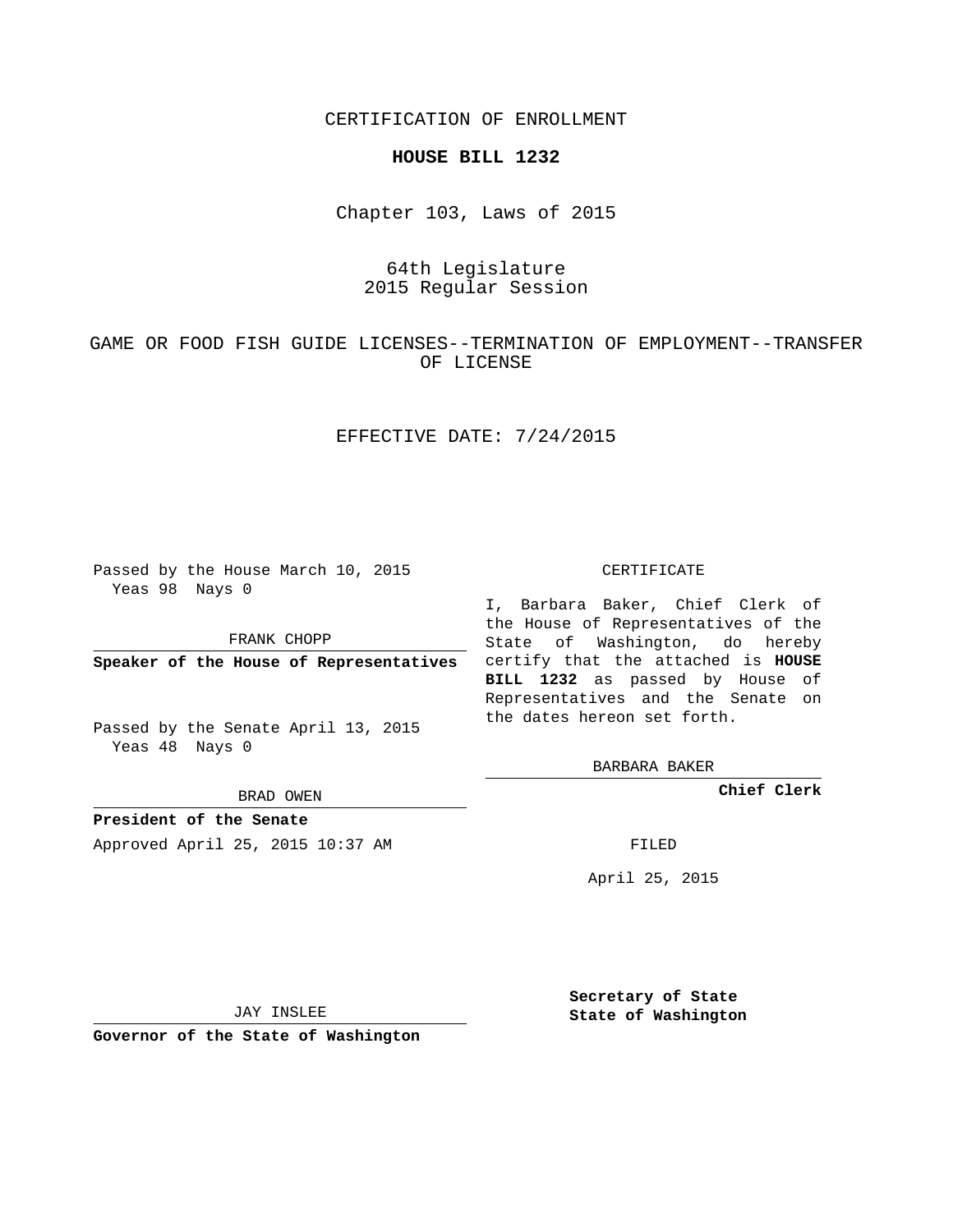### **HOUSE BILL 1232**

Passed Legislature - 2015 Regular Session

**State of Washington 64th Legislature 2015 Regular Session**

**By** Representatives Chandler, Blake, and McCabe

Read first time 01/15/15. Referred to Committee on Agriculture & Natural Resources.

1 AN ACT Relating to employer-purchased fishing guide licenses; 2 amending RCW 77.65.370 and 77.65.480; and adding a new section to 3 chapter 77.65 RCW.

4 BE IT ENACTED BY THE LEGISLATURE OF THE STATE OF WASHINGTON:

5 NEW SECTION. **Sec. 1.** A new section is added to chapter 77.65 6 RCW to read as follows:

 (1) Upon termination of the employment relationship by an employee or by an employing person, firm, or business, the employee shall return to the person, firm, or business who purchased the license on the employee's behalf any license described in subsection 11 (2) of this section that the employee possesses.

12 (2) This section applies to the following types of licenses if 13 the following types of licenses are purchased by a person, firm, or 14 business on behalf of an employee of that person, firm, or business:

15 (a) A food fish guide license issued under RCW 77.65.370; and

16 (b) A game fish guide license issued under RCW 77.65.480.

 (3) Any license described in subsection (2) of this section that is returned to the person, firm, or business who purchased the license pursuant to this section is transferable to another employee of the person, firm, or business who qualifies for a license under 21 RCW 77.65.050 and 77.65.560.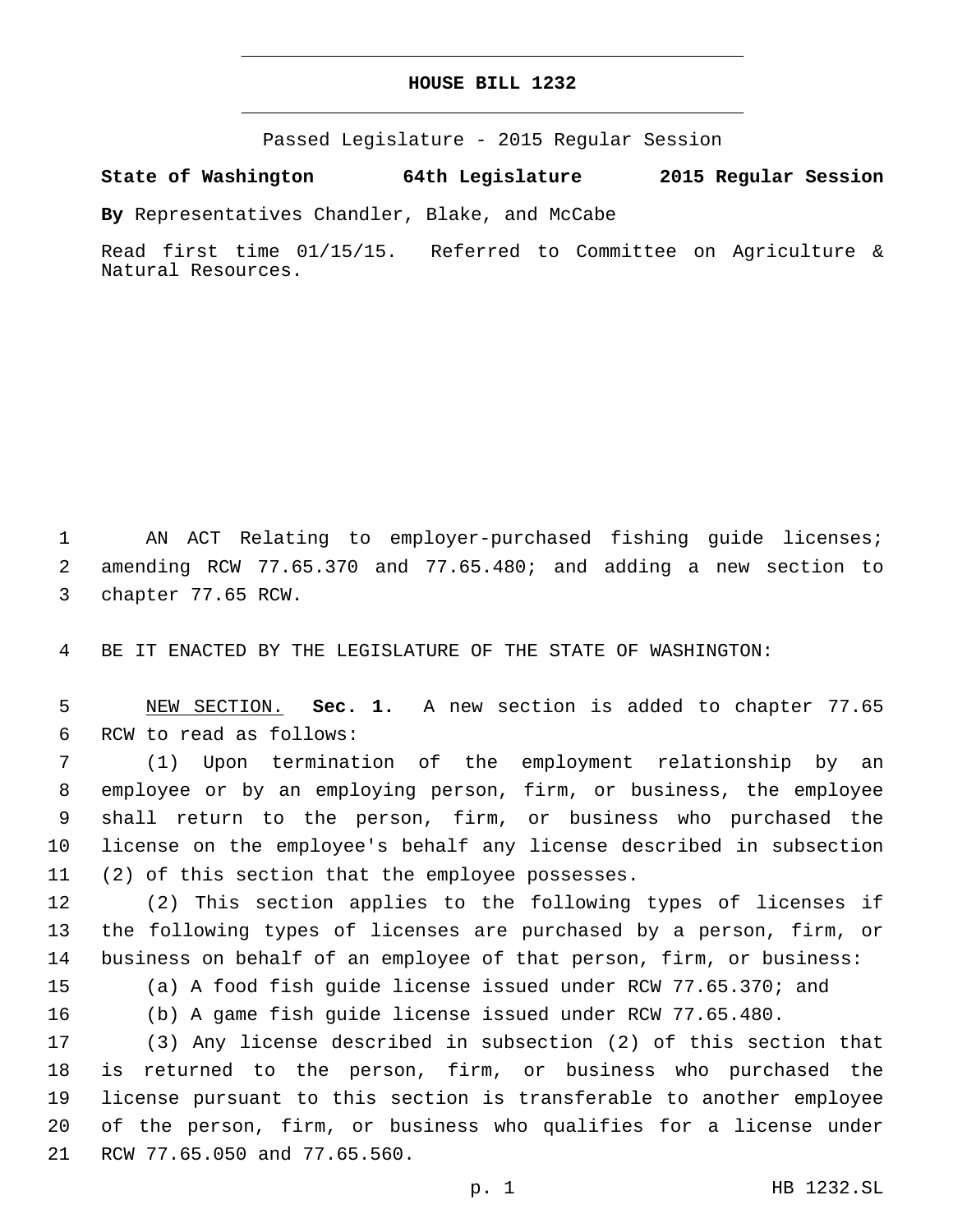(4)(a) An employee who fails to return a license as provided in this section shall pay to the person, firm, or business who purchased the license on the employee's behalf an amount equal to the full amount of the license fee and any application fee paid.

 (b) A license possessed by an employee who fails to return the license as provided in this section or to pay the person, firm, or business who purchased the license on the employee's behalf as provided in (a) of this subsection is invalidated.8

 (5) For the purposes of this section, "purchased" means the payment of the full amount of the license fee and any application fee 11 applicable to the license.

 **Sec. 2.** RCW 77.65.370 and 2013 c 314 s 3 are each amended to 13 read as follows:

 (1) A person shall not offer or perform the services of a food fish guide without a food fish guide license in the taking of food fish for personal use in freshwater rivers and streams, except that a charter boat license is required to operate a vessel from which a person may for a fee fish for food fish in state waters listed in RCW  $77.65.150(4)(b)$ .

 (2) Only an individual at least sixteen years of age may hold a food fish guide license. No individual may hold more than one food 22 fish quide license.

 (3) An application for a food fish guide license must include the 24 information required in RCW 77.65.560.

 (4) A food fish guide license purchased by a person, firm, or business on behalf of an employee is subject to section 1 of this 27 act.

 **Sec. 3.** RCW 77.65.480 and 2013 c 314 s 2 are each amended to read as follows:29

 (1) A taxidermy license allows the holder to practice taxidermy for commercial purposes, as that term is defined in RCW 77.15.110. The fee for this license is one hundred eighty dollars. The 33 application fee is seventy dollars.

 (2) A fur dealer's license allows the holder to purchase, receive, or resell raw furs for commercial purposes, as that term is defined in RCW 77.15.110. The fee for this license is one hundred eighty dollars. The application fee is seventy dollars.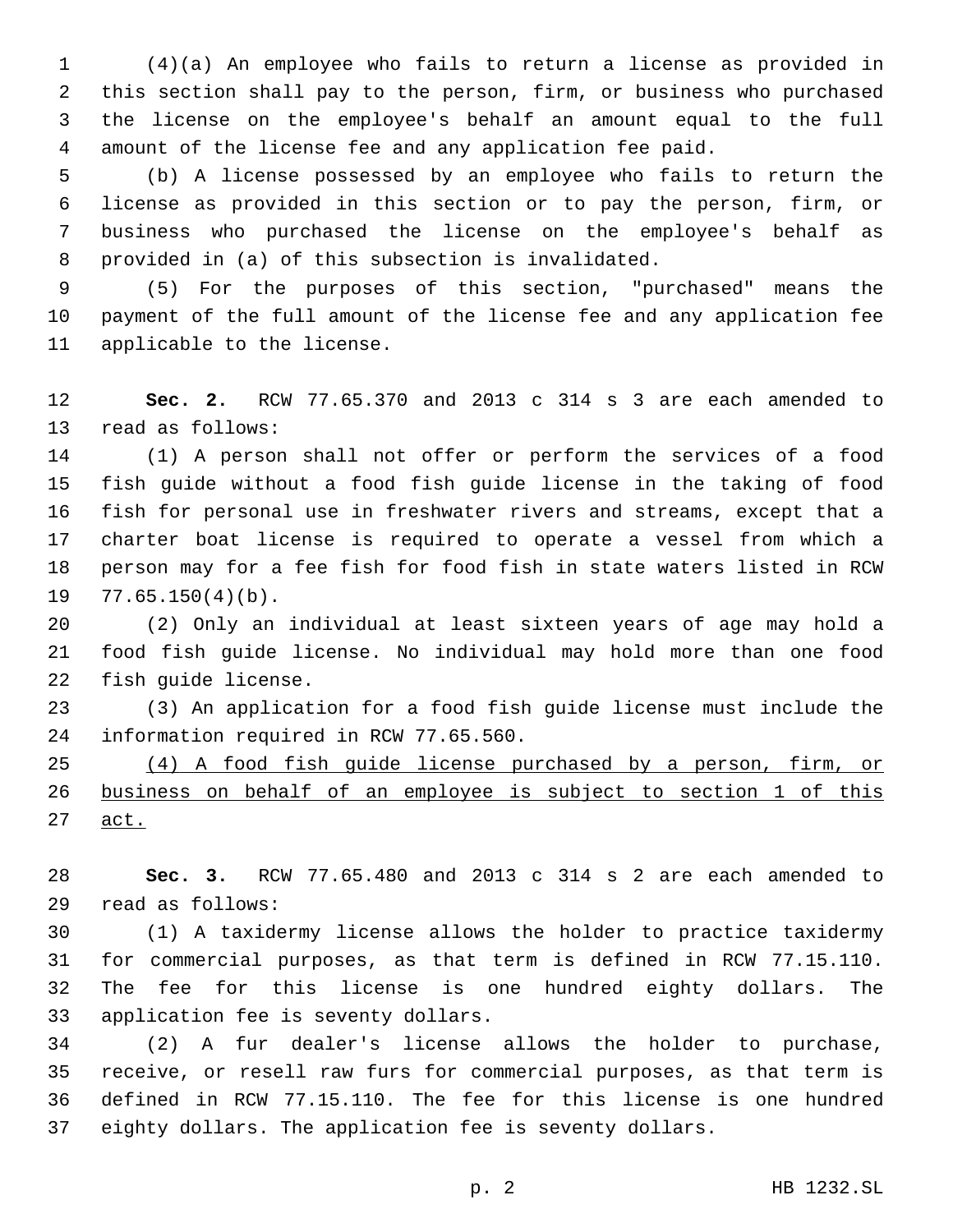(3)(a) A game fish guide license allows the holder to offer or perform the services of a game fish guide in the taking of game fish. The fee for this license is one hundred eighty dollars for a resident and six hundred dollars for a nonresident. The application fee is seventy dollars. An application for a game fish guide license must include the information required in RCW 77.65.560.6

 (b) A game fish guide license purchased by a person, firm, or 8 business on behalf of an employee is subject to section 1 of this act.

 (4) A game farm license allows the holder to operate a game farm to acquire, breed, grow, keep, and sell wildlife under conditions prescribed by the rules adopted pursuant to this title. The fee for this license is seventy-two dollars for the first year and forty- eight dollars for each following year. The application fee is seventy 15 dollars.

 (5) A game fish stocking permit allows the holder to release game fish into the waters of the state as prescribed by rule of the commission. The fee for this permit is twenty-four dollars. The 19 application fee is seventy dollars.

 (6) A fishing or field trial permit allows the holder to promote, conduct, hold, or sponsor a fishing or field trial contest in accordance with rules of the commission. The fee for a fishing contest permit is twenty-four dollars. The fee for a field trial contest permit is twenty-four dollars. The application fee is seventy 25 dollars.

 (7)(a) An anadromous game fish buyer's license allows the holder to purchase or sell steelhead trout and other anadromous game fish harvested by Indian fishers lawfully exercising fishing rights reserved by federal statute, treaty, or executive order, under conditions prescribed by rule of the director. The fee for this license is one hundred eighty dollars. The application fee is one 32 hundred five dollars.

 (b) An anadromous game fish buyer's license is not required for those businesses that buy steelhead trout and other anadromous game fish from Washington licensed game fish dealers and sell solely at 36 retail.

> Passed by the House March 10, 2015. Passed by the Senate April 13, 2015. Approved by the Governor April 25, 2015.